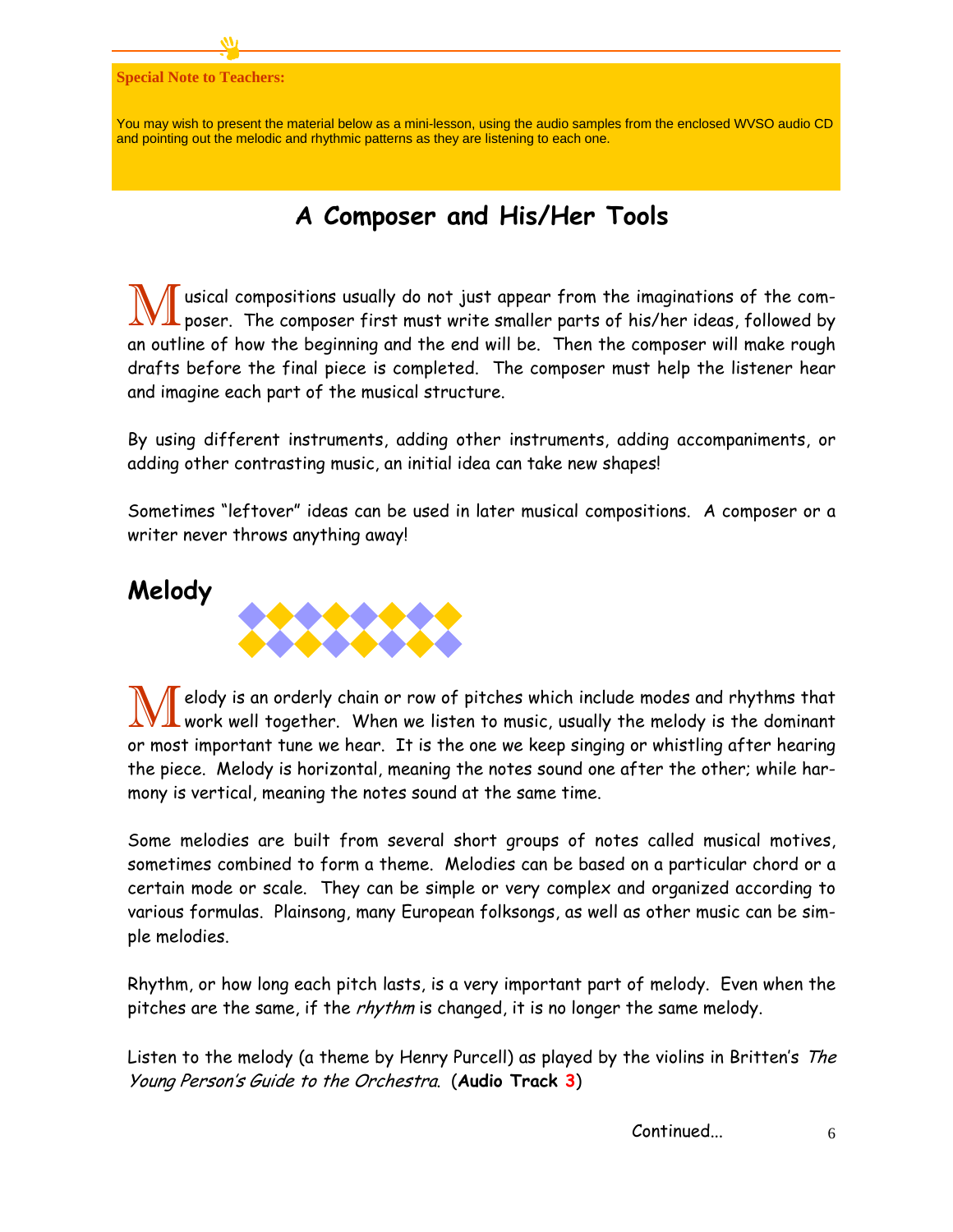# **A Composer and His/Her Tools (continued)**



Then listen to **Audio Track 4** to have your students hear this same theme with full orchestration. As an extra exercise, your students may wish to orally identify the instruments playing in this audio sample. Note that this track is over 2 minutes long and may need to be stopped after the theme has been played (approximately 25 seconds).

Now listen to Tubby's two tunes from Tubby the Tuba. First the Pretty Tune other instruments are playing (**Audio Track 2**):



Then his own tune (**Audio Track** 1):



Continue on to the Rhythm Section ...